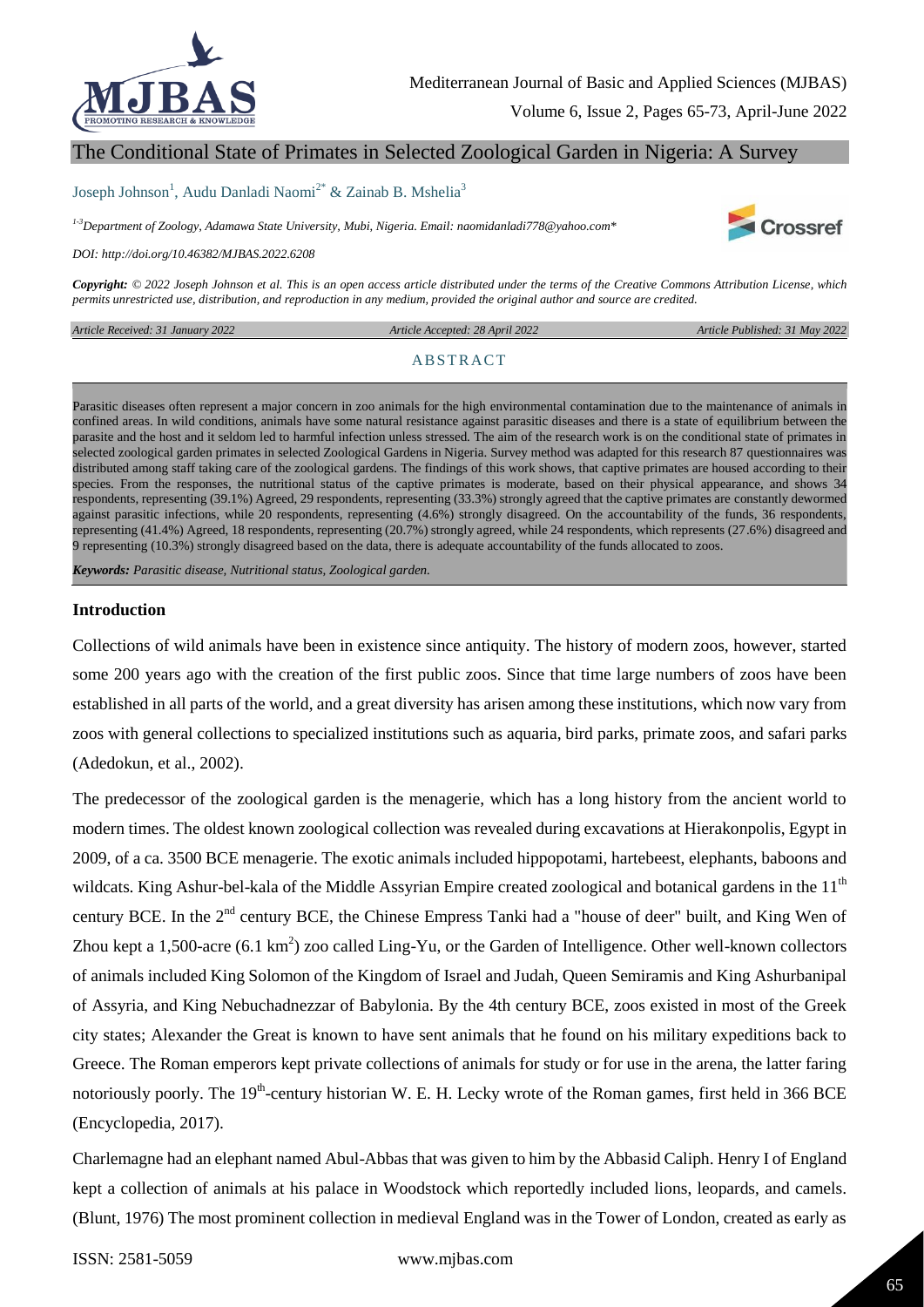

1204 by King John I. Henry III received a wedding gift in 1235 of three leopards from Frederick II, Holy Roman Emperor, and in 1264, the animals were moved to the Bulwark, renamed the Lion Tower, near the main western entrance of the Tower. It was opened to the public during the reign of Elizabeth I in the  $16<sup>th</sup>$  century. During the 18<sup>th</sup> century, the price of admission was three half-pence, or the supply of a cat or dog for feeding to the lions. Blunt, (1976)- The animals were moved to the London Zoo when it opened. Aztec emperor Moctezuma had in his capital city of Tenochtitlan a "house of animals" with a large collection of birds, mammals and reptiles in a garden tended by more than 600 employees. The garden was described by several Spanish conquerors, including Hernán Cortés in 1520. After the Aztec revolt against the Spanish rule, and during the subsequent battle for the city, Cortés reluctantly ordered the zoo to be destroyed (Blunt 1976).

Primates are a diverse group of animals represented by humans, monkeys, prosimians and apes. They share some common characteristics such as large brain size, keen vision, dexterous hands and a generalized skeleton for great physical agility (Pourrut et al., 2011). They also tend to have smaller litters than other animals, devoting more care and attention to the rearing of their offsprings. The unique combination of traits found in the primates distinguishes them from other animals (Lim et al., 2011). Modern contemporary scientific theories and Charles Darwin's theory of evolution suggests that millions of years ago some animals developed characteristics to be the precursors of later primates including humans (Mbaya et al., 2009). Darwin posited that humans share a common ancestor (now extinct) with living apes. They evolved along lines completely different from modern gorillas and chimpanzees. (Rana, et al., 2015)

### **Section 'A' of the questionnaire**

| <b>Characteristics</b> | <b>Variable</b>    | Frequency | Percent (%) |
|------------------------|--------------------|-----------|-------------|
| 1. Sex                 | Female             | 25        | 28.7        |
|                        | Male               | 62        | 71.3        |
|                        | <b>Total</b>       | 87        | <b>100</b>  |
|                        |                    |           |             |
| 2. Age                 | $15-20$ years      | $\,8\,$   | 9.2         |
|                        | $21-30$ years      | 34        | 39.1        |
|                        | 31-40 years        | 31        | 35.6        |
|                        | 41 years and above | 14        | 16.1        |
|                        | <b>Total</b>       | 87        | <b>100</b>  |
|                        |                    |           |             |
| 3. Location            | Jos                | 30        | 34.5        |
|                        | Kano               | 28        | 32.2        |
|                        | Ibadan             | 29        | 100         |
|                        | <b>Total</b>       | 87        | <b>100</b>  |

### **Table 1.** Demographic Characteristics of the Respondents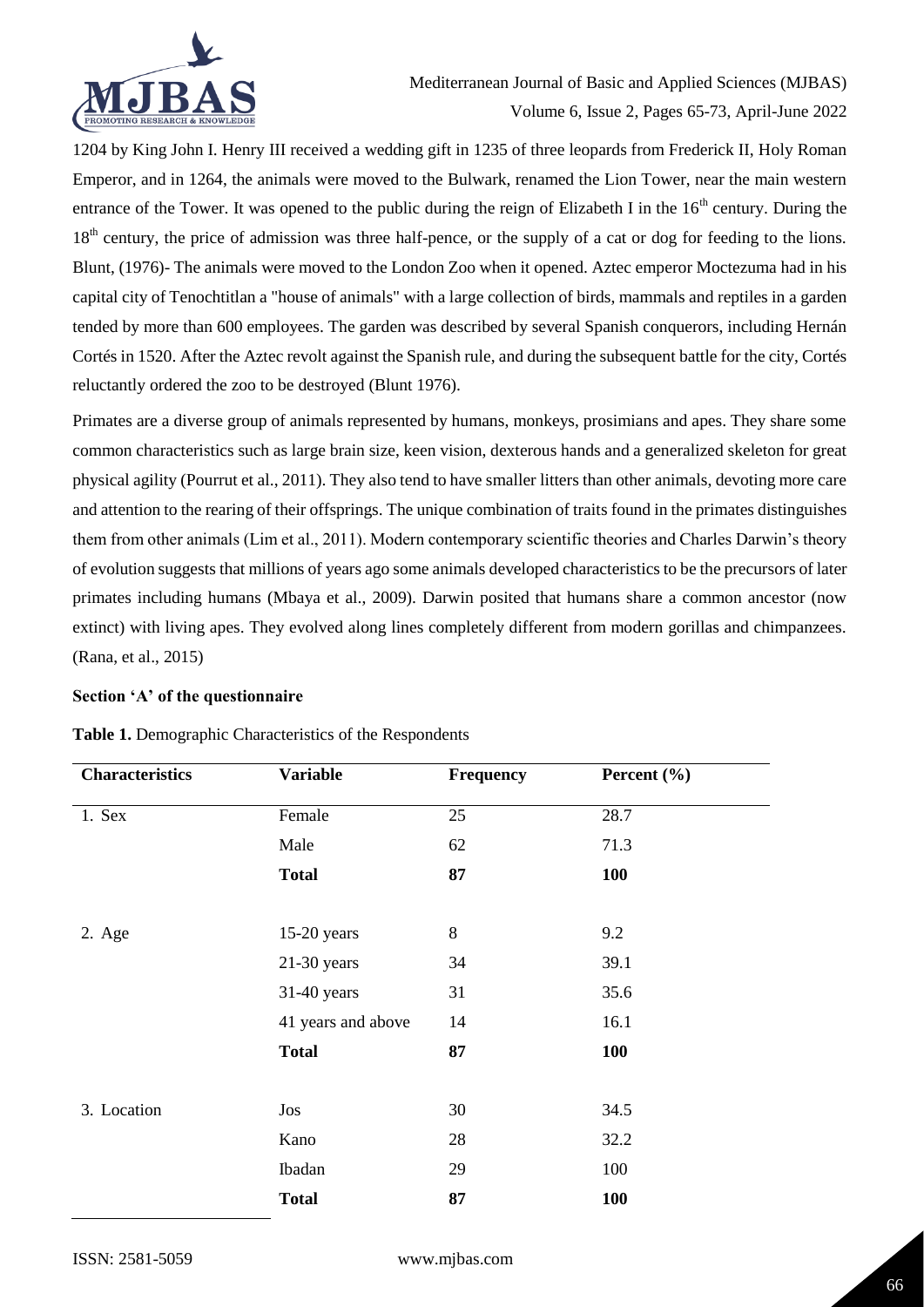

| 4. Duration | $5 - 10$ years     | 43 | 49.4 |
|-------------|--------------------|----|------|
|             | $10 - 15$ years    | 23 | 26.4 |
|             | $15-25$ years      | 15 | 17.2 |
|             | 25 years and above | 6  | 7    |
|             | <b>Total</b>       | 87 | 100  |

**Source**: Field survey, July, 2021

The above analysis depicts that 62 representing (71.3%) of total respondents in the selected zoological gardens are male, while 25 representing (28.7%) respondents are female.

The above data, clearly demonstrates the analysis of age group of respondent falls between the age of 15-20 years; 8 representing (9.24%), 21-30 years, 34 representing (39.1%) of the respondents, 31 representing (35.6%) 31-40 years and 14 representing (16.1%) of the respondents are between the age of 41 years and above.

On the number of years working in the zoo, the data presentation shows 43 representing (49.4%) of the respondents working in the zoos for 5-10 years, 23 representing (26.4%) 10 – 15 years, 15 representing (17.2%) 15 - 25 years and 6 representing (7%) falls between 25 years above.

### **Section 'B'**

| S/N | <b>Statement</b>                                                                | <b>Opinion/Frequency</b> (%) |           |          |           |
|-----|---------------------------------------------------------------------------------|------------------------------|-----------|----------|-----------|
|     |                                                                                 | $\mathbf{A}$                 | <b>SA</b> | D        | <b>SD</b> |
| 1.  | Number of Primates are more than the $21(24.1)$<br>carrying capacity of the Zoo |                              | 10(11.5)  | 44(50.6) | 12(13.8)  |
| 2.  | The rooms for each set of the captive $49(56.3)$<br>primates are adequate       |                              | 26(30)    | 9(10.3)  | 3(3.4)    |
| 3.  | The captive primate rooms are with $50(57.5)$<br>adequate roof.                 |                              | 28(32.2)  | 7(8.0)   | 2(2.3)    |
| 4.  | All primates are house base on their $38(43.7)$<br>species                      |                              | 35(40.2)  | 10(11.5) | 4(4.6)    |

# **Table 2.** Housing Condition of the Zoo

**Source:** Field survey, July, 2021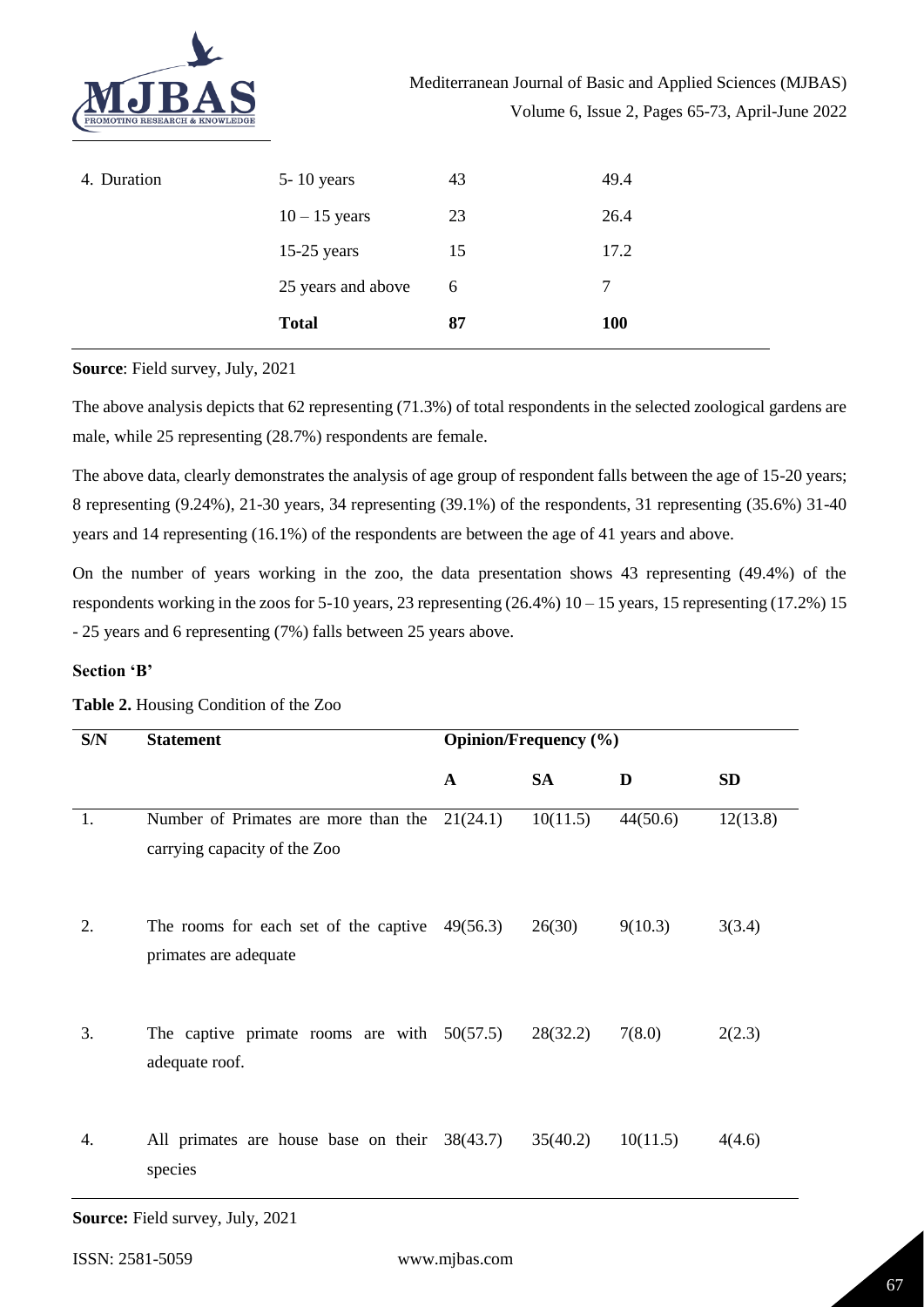

**Key:**  $A = \text{Agreed}$ 

SA = Strongly Agreed

 $D = Disagreed$ 

SD = Strongly Disagreed

From the above statistical analysis 21 respondents which represent 24.1% agreed with the statement, 10 representing (11.5%) strongly agreed, 44 representing (50.6%) disagreed with the statement, while 12 representing (13.8%) strongly disagreed.

The observation shows that the captive primates are not more than the carrying capacity of the selected zoos.

From the above analysis on items 2, shows that 49 respondents, representing (56.3%) Agreed, 26 representing (30%) strongly agreed. 9 respondents, representing (10.3%) disagreed and 3 respondents representing (3.4%) strongly disagreed the above shows, the rooms for each set of captive primates are adequate.

Item 3 shows that, 50 respondents, representing (57.5%) Agreed with the stamen, 28 respondents representing (32.2%) strongly agreed, 7 representing (8.0%) disagreed, while 2 representing (2.3%) strongly agreed. Majority of the respondents agreed that the roof of the rooms is adequate.

Item 4, shows that 38 respondents, which represents (43.7%) agreed, 35 respondents representing (40.2%) strongly agreed, 10 respondents, representing (11.5%) disagreed and 4 respondents, which represents (4.6%) strongly disagreed. This shows, the captive primates are housed according to their species.

## **Section 'C'**

### **Table 3.** Feeding/Nutritional Quality of Food for the Primates

| S/N | <b>Statement</b>                                                  | Opinion/Frequency (%) |           |          |           |
|-----|-------------------------------------------------------------------|-----------------------|-----------|----------|-----------|
|     |                                                                   | A                     | <b>SA</b> | D        | <b>SD</b> |
| 1.  | The captive primates are adequately fed                           | 46(52.9)              | 20(23)    | 16(18.4) | 5(5.7)    |
| 2.  | The nutrients of the foods are adequate                           | 52(59.8)              | 21(24.1)  | 13(15)   | 1(1.1)    |
| 3.  | The meals are served at the right time                            | 50(57.5)              | 27(31.0)  | 10(11.0) | 0(0)      |
| 4.  | The nutritional status of the primates are $37(42.5)$<br>moderate |                       | 28(32.3)  | 11(12.6) | 11(12.6)  |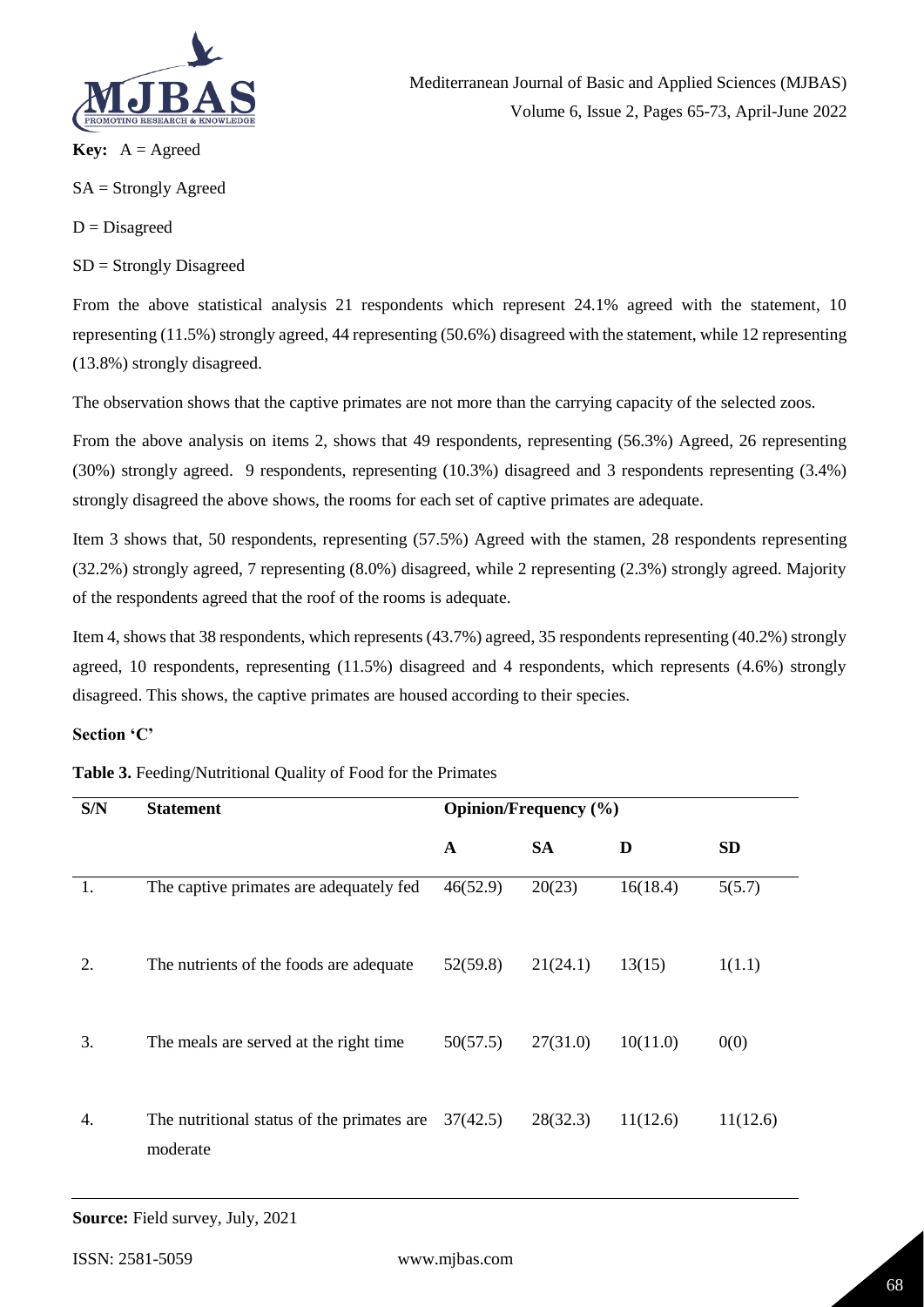

**Key:**  $A = \text{Agreed}$ SA = Strongly Agreed  $D = Disagreed$ 

SD = Strongly Disagreed

46 respondents, representing (52.9%) Agreed, 20 representing (23%) strongly agreed, 16 representing (18.4%) disagreed, while 5 representing (5.7%) strongly disagreed with the responses, it showed that, the captive primates are adequately fed. 52 representing (59.8%) agreed with the statement on item 2, 21 respondents, representing (24.1%) strongly agreed, 13 respondents representing (15%) disagreed and 1 respondents strongly disagreed. The observation shows the nutrients of the foods are adequate.

On the item 3, 50 respondents, representing (57.5%) Agreed that the meals are served at the right time, 27 respondents, which represents (31.0%) strongly agreed, 10 respondents, representing (11.5%) disagreed, while there was no responses on the strongly disagreed. The above shows the meals are served at the right time.

Responses on item 4, shows that 37 respondents, representing (42.5%) agreed, 28 respondents, which represents (32.3%) strongly agreed, 11 representing (12.6%) each disagreed and strongly disagreed. From the responses, the nutritional status of the captive primates are moderate, based on their physical appearance.

# **Section 'D'**

| S/N | <b>Statement</b>                                                                                                  | <b>Opinion/Frequency</b> (%) |           |          |           |
|-----|-------------------------------------------------------------------------------------------------------------------|------------------------------|-----------|----------|-----------|
|     |                                                                                                                   | $\mathbf{A}$                 | <b>SA</b> | D        | <b>SD</b> |
| 1.  | The zoo has clinic and trained/certified<br><b>Veterinary Doctor</b>                                              | 39(44.8)                     | 31(35.6)  | 13(15)   | 4(4.6)    |
| 2.  | The cleaners / keepers have adequate $36(41.4)$<br>personal protective devices e.g. boots,<br>apron, Hand gloves. |                              | 21(24.1)  | 21(24.1) | 9(10.4)   |
| 3.  | The rooms of the captive primates are $36(41.4)$<br>cleaned daily.                                                |                              | 36(41.4)  | 7(8.0)   | 8(9.2)    |
| 4.  | The captive primates are adequately $39(44.8)$<br>treated when sick.                                              |                              | 31(35.6)  | 15(17.2) | 2(2.4)    |
| 5.  | The captive primates are constantly $34(39.1)$<br>dewormed against parasitic infections                           |                              | 29(33.3)  | 20(23)   | 4(4.6)    |

**Table 4.** Primate's health care management practices in the Zoos

**Source:** Field survey, July, 2021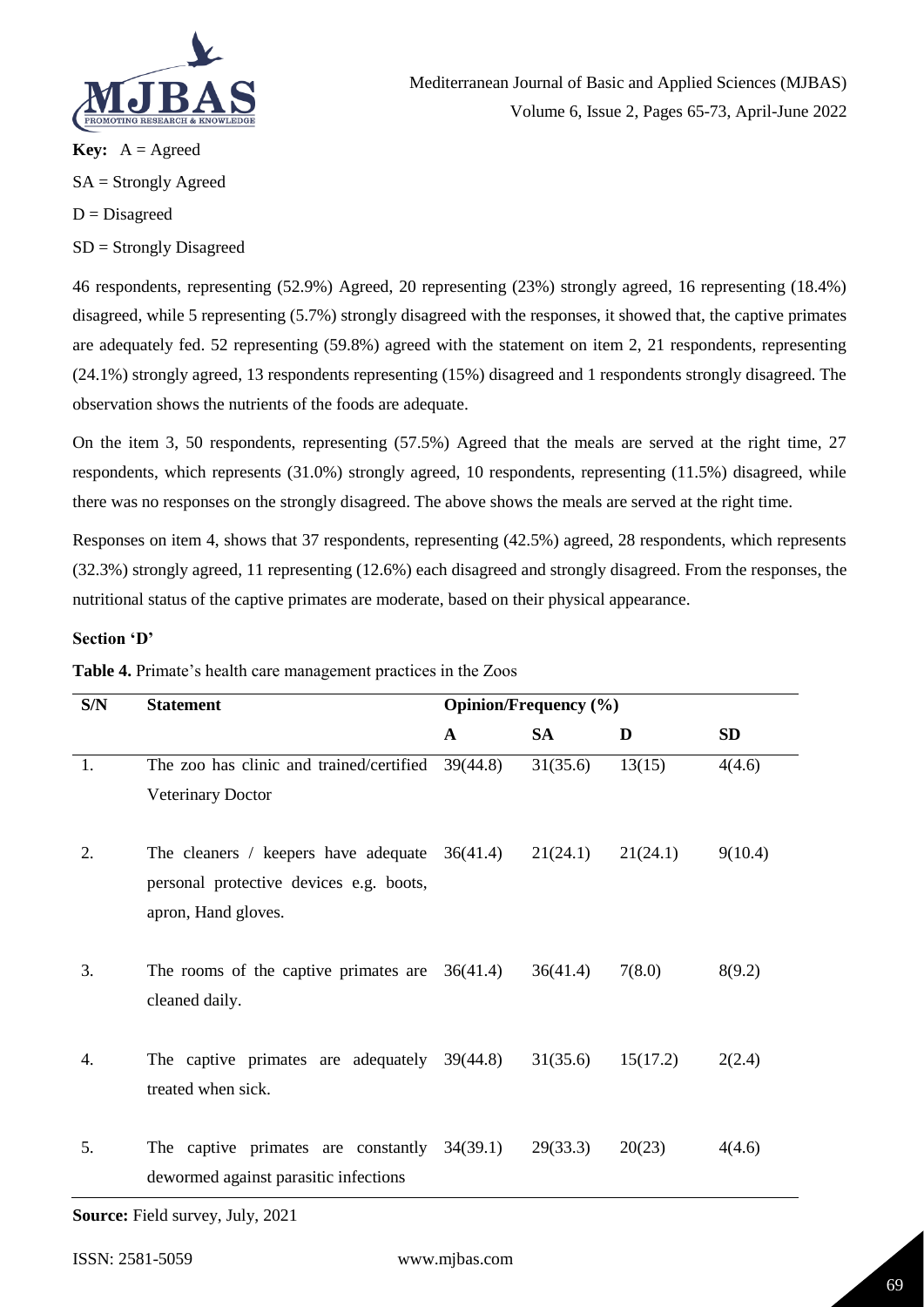

Mediterranean Journal of Basic and Applied Sciences (MJBAS) Volume 6, Issue 2, Pages 65-73, April-June 2022

**Key:**  $A = \text{Agreed}$ 

SA = Strongly Agreed

 $D = Disagreed$ 

SD = Strongly Disagreed

The observation shows 39 respondents, representing (44.8%) agreed to the item 1, 31 respondents, which represents (35.6%) strongly agreed, 13 respondents, representing (15%) disagreed, 4 respondents, representing (4.6%) strongly disagreed. This show the zoos have clinic and trained / certified veterinary doctor. On item 2, 26 respondents, representing (41.4%) Agreed with the statement, 21 which represent (24.1%) strongly agreed, while 21 respondents representing (24.1%) disagreed and 9 respondents, representing (10.4%) strongly disagreed. It shows the cleaners / keepers have adequate protective devices.

36 respondents, which represents (41.4%) agreed, 36 respondents, representing (41.4%) strongly agreed that the rooms of the captive primates are cleaned daily, while 7 respondents, representing (8%) disagreed and 8 representing (9.2%) strongly disagreed.

From the data on item 4, 39 respondents, representing (44.8%) agreed, 31 respondents representing (35.6%) strongly agreed, that captive primates are adequately treated when sick, while 15 respondents, representing (17.2%) disagreed and 2 representing (2.4%) strongly disagreed.

The observation on item 5, shows 34 respondents, representing (39.1%) Agreed, 29 respondents, representing (33.3%) strongly agreed that the captive primates are constantly dewormed against parasitic infections, while 20 respondents, representing (4.6%) strongly disagreed.

## **Section 'E'**

**Table 5.** Manpower/Budgetary fund allocation for maintaining the Zoos

| S/N | <b>Statement</b>                                                                                         | <b>Opinion/Frequency</b> (%) |           |          |           |
|-----|----------------------------------------------------------------------------------------------------------|------------------------------|-----------|----------|-----------|
|     |                                                                                                          | A                            | <b>SA</b> | D        | <b>SD</b> |
| 1.  | The Zoo has adequate skilled and<br>unskilled staff e.g. Veterinary Doctors,<br>Zoo keepers / Attendance | 39(45)                       | 34(39)    | 7(8)     | 7(8)      |
| 2.  | Most of the Zoo staff are daily rated staff $41(47.1)$ $13(14.9)$                                        |                              |           | 26(29.9) | 7(8)      |
| 3.  | The Zoo generally has competent staff in $38(43.7)$<br>terms of qualification                            |                              | 34(39.1)  | 9(10.3)  | 6(6.9)    |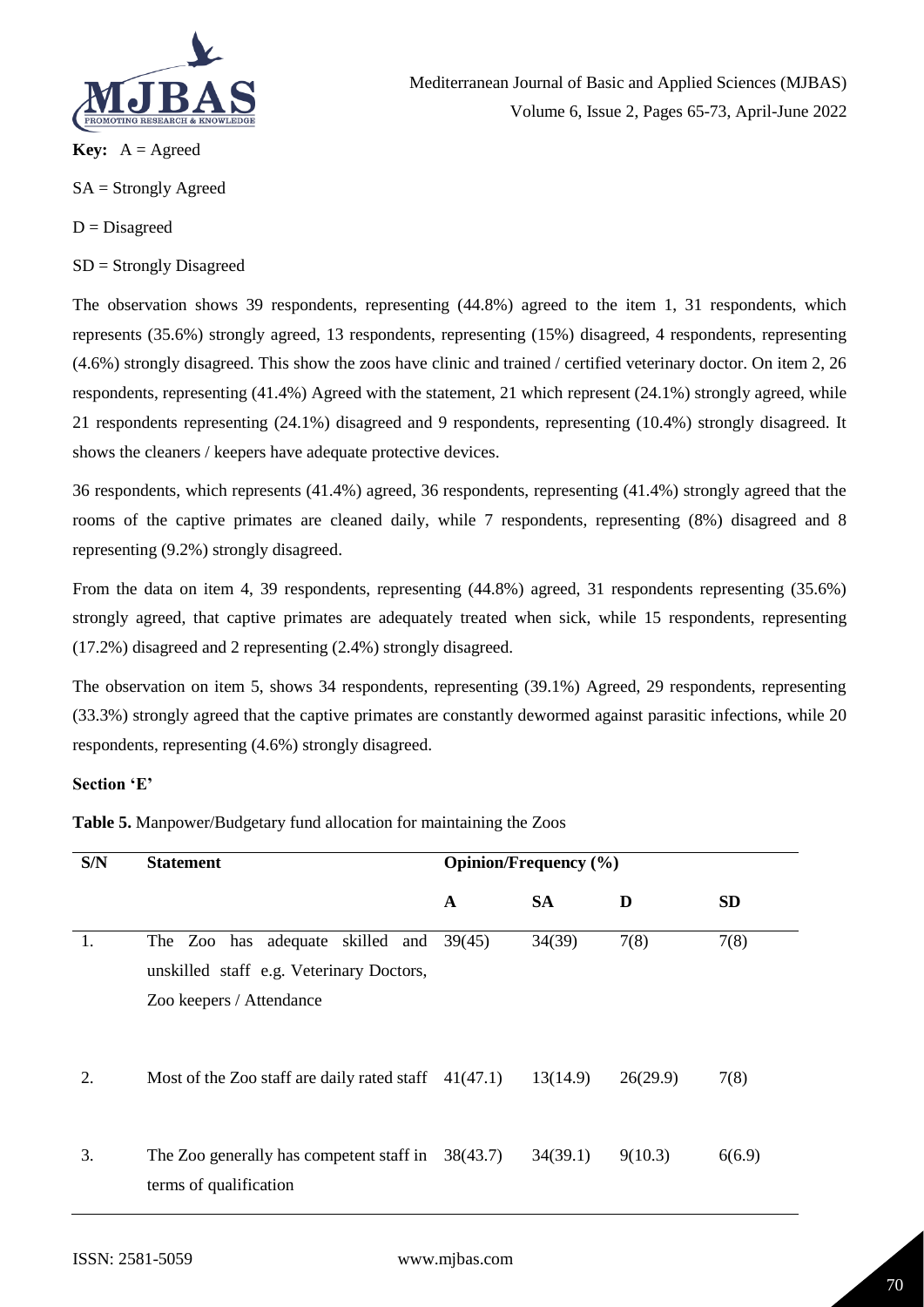

| 4. | The staff(s) have adequate job security $33(38)$<br>and satisfaction.                         |          | 20(23)   | 23(26.4) | 11(12.6) |
|----|-----------------------------------------------------------------------------------------------|----------|----------|----------|----------|
| 5. | The<br>budget<br>allocation<br>for<br>the<br>maintenance of the zoo is adequate.              | 32(36.8) | 12(13.8) | 25(28.7) | 18(20.7) |
| 6. | The zoo has adequate funds for Health $37(42.5)$<br>care of the captive primates and staff    |          | 13(15)   | 26(29.9) | 11(12.6) |
| 7. | The Budgetary Allocation for feeding the $36(41.4)$<br>captive primates and staff is adequate |          | 18(20.7) | 24(27.6) | 9(10.3)  |
| 8. | There is adequate accountability of the $36(41.4)$<br>funds                                   |          | 18(20.7) | 24(27.6) | 9(10.3)  |

**Source:** Field survey, July, 2021

**Key:**  $A = \text{Agreed}$ 

SA = Strongly Agreed

D = Disagreed

SD = Strongly Disagreed

39 respondents, representing (45%) agreed to the statement on the item 1, 34 respondents representing (39%) strongly agreed, 7 respondents representing (8%) each disagreed and strongly disagreed with the statement, it shows the zoo have adequate manpower.

Item 2, 41 respondents, representing (47.1%) agreed that most of the Zoo staff(s) are daily rated, 13 respondents, which represents (14.9%) strongly agreed, 26 respondents, representing (29.9%) disagreed with the statement and 7 representing (8%) strongly disagreed. From the data, it shows that, most of the staff(s) of the Zoos are daily rated staff(s).

Item 3, 38 respondents, representing (43.7%) agreed that the Zoos Generally have competent staff in terms of qualification, 34 respondents, representing (39.1%) strongly agreed, 9 representing 10.3% disagreed and 6 respondent representing (6.9%) strongly disagreed.

On the staff Job security and satisfaction 33 respondents, which represents (38%) agreed, 20 respondent,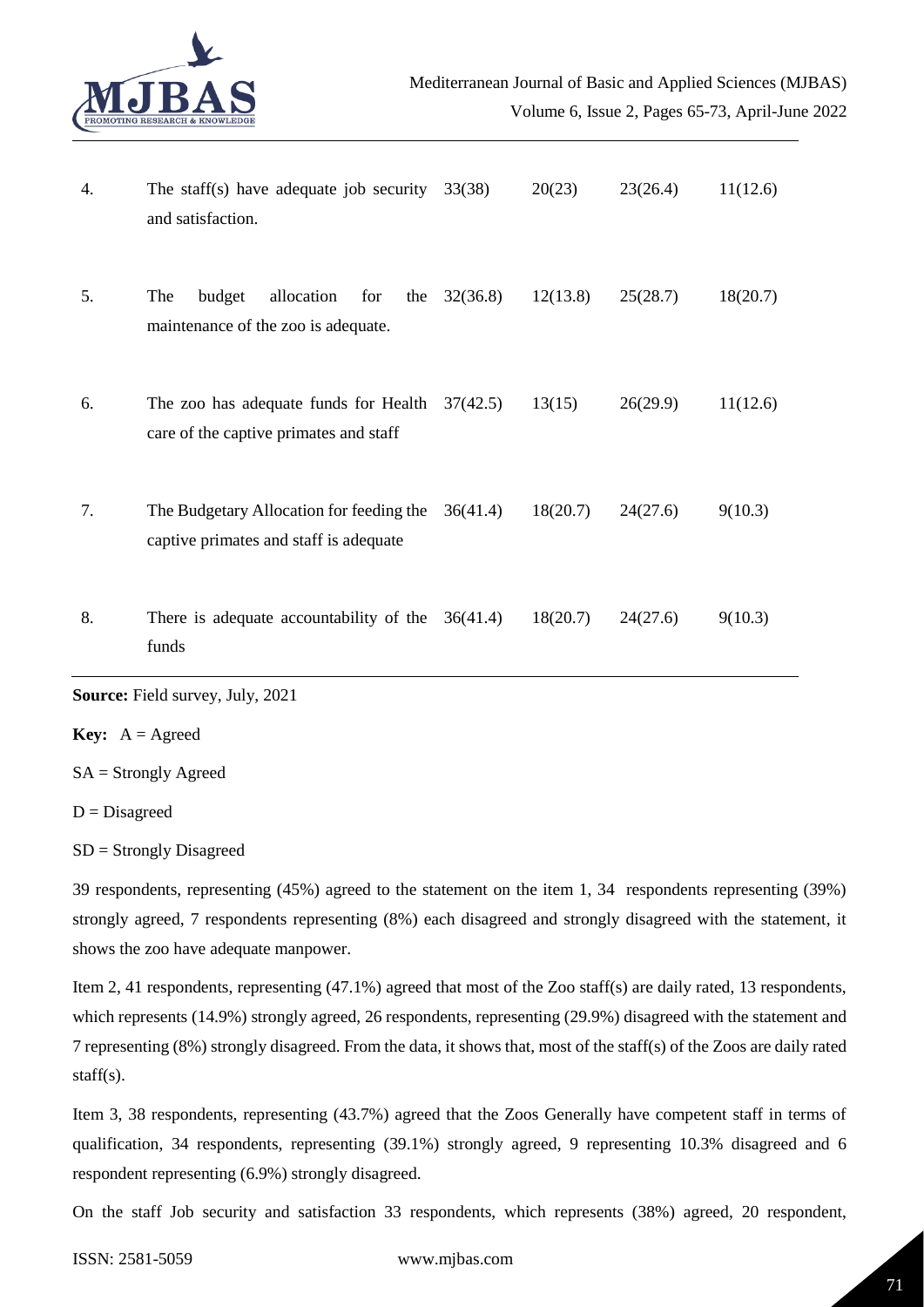

representing (23%) strongly agreed, 23 respondents, representing (26.4%). Disagreed and 11 representing (12.6%) strongly disagreed. The responses showed that, the staff(s) have adequate Job security and satisfaction.

On item 5, 32 respondents, representing (36.8%) agreed that the budget allocation for the maintenance of the zoo is adequate 12 respondents strongly agreed, while 25 respondents, representing (28.7%) disagreed and 18 representing (20.7%) strongly disagreed. Based on the data, it shows the budget allocation for the maintenance of the zoos are adequate.

The responses on item 6, showed that, 37 respondents, representing (4.25%) Agreed with the statement, 13 respondents representing (15%) strongly agreed, 26 representing (29.9%) disagreed and 11 respondents, representing (12.6%) strongly disagreed. This shows, there are adequate funds for health care of the captive primates and staff(s) on the budgetary allocation, 36 respondents representing (41.4%) agreed that, it was adequate, 18 respondents, representing (20.7%) strongly agreed, while 24 respondents which represents (27.6%) disagreed and 9 representing (10.3%) strongly disagreed. It shows that the budgetary allocation for feeding the captive primates are adequate. On the accountability of the funds, 36 respondents, representing (41.4%) Agreed, 18 respondents, representing (20.7%) strongly agreed, while 24 respondents, which represents (27.6%) disagreed and 9 representing (10.3%) strongly disagreed based on the data, there is adequate accountability of the funds allocated to zoos.

### **Conclusion**

The common and prevalence of parasites in primates housed in the zoos varies according to husbandry practices, disease prophylaxis and anthelmintic treatment administered efficacious control measures have been taken by the zoos to reduce the Environmental contaminations, such as frequent dung removal. In addition, the primates are treated with anthelmintic drugs to prevent and control the parasite burdens. Many parasites are known to be transmissible between non-human primates and humans; in Zoos, there is an increased risk of parasite transmission from primates to visitors or keepers as a result of direct or indirect contact through contaminated food, water and hands. The parasite detected in this study is among those known to represent Human public Health concerns. The results shows highlight that proper precautions should be taken by the Zoological gardens with large number of animals to mitigate against parasite transmission. This includes adhering to basic hygiene standards, undertaking regular deworming of animals and ensuring cages are cleaned and disinfected daily.

## **Declarations**

### *Source of Funding*

*This research did not receive any grant from funding agencies in the public, commercial, or not-for-profit sectors.*

*Competing Interests Statement The authors declare no competing financial, professional and personal interests.*

*Consent for publication*

*Authors declare that they consented for the publication of this research work.* 

ISSN: 2581-5059 www.mjbas.com